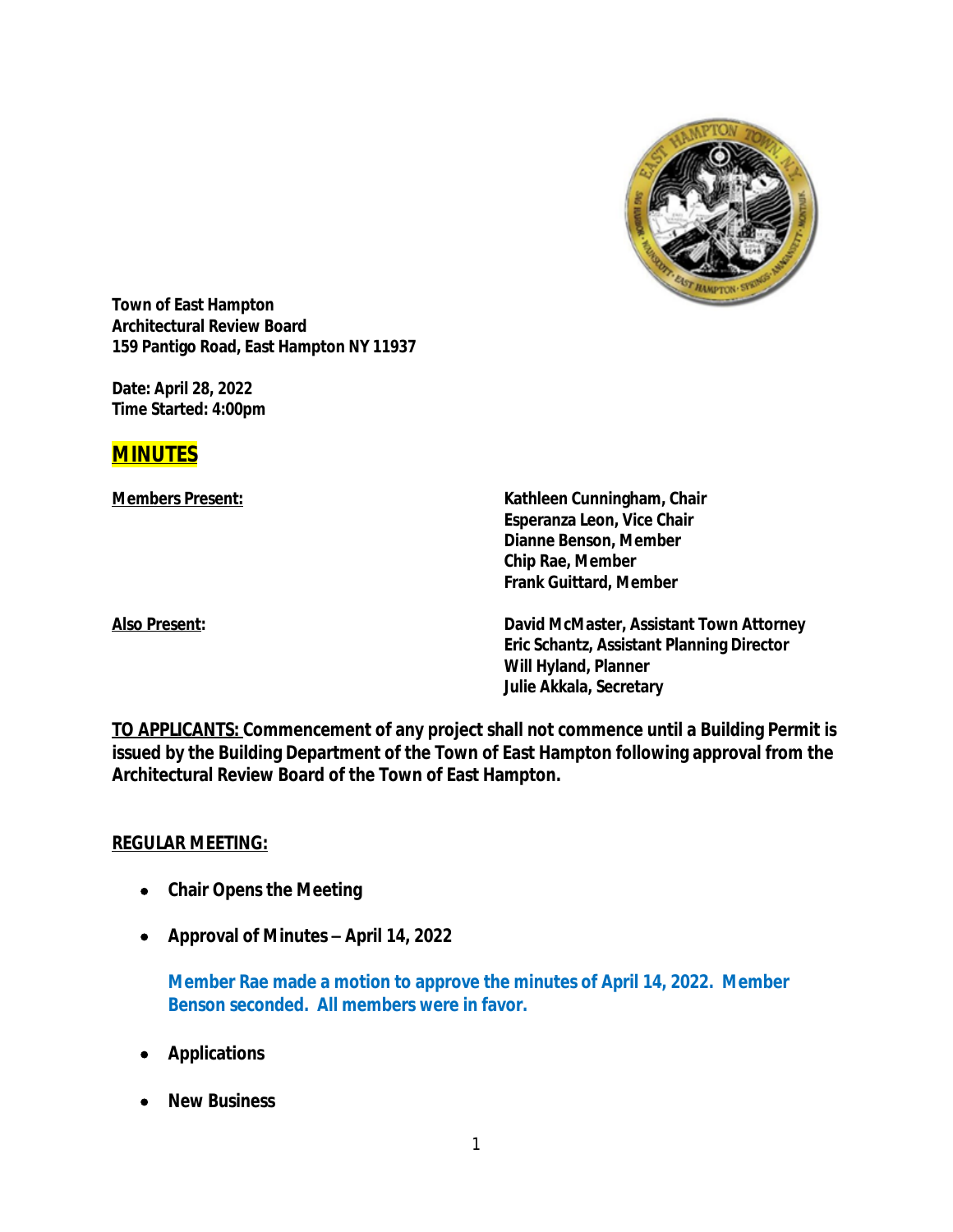- **a) Certificate of Occupancy**
- **Chair Closes the Meeting Chair Cunningham made a motion to close the Architectural Review Board meeting of April 28, 2022. Vice Chair Leon seconded. All members were in favor.**

**341 Town Lane LLC - Modification SCTM# 300-149-5-4 c/o: Britton Bistrian 341 Town Lane PO Box 2756 Amagansett NY 11930 Amagansett, NY 11930** *Resolution dated***:** *November 15, 2019*

**Member Benson made a motion to approve modification as presented. Member Guittard seconded. All members were in favor.**

## **Change to Commercial:**

**c/o: Tara Burke 20 Goodfriend Drive Montauk, NY 11954**

**1. The Ross Institute SCTM# 300-156-1-9.2 PO Box 5030 East Hampton, NY 11937**

**Vice Chair Leon made a motion to approve the application as presented. Member Benson seconded. All members were in favor.**

## **Business Sign:**

**2. RDRK, LLC SCTM# 300-6-3-4 c/o: Richard Koehler Tony's Meat Market 185 W Montauk Hwy. 541 West Lake Drive Lindenhurst, NY 11757 Montauk, NY 11954**

**The application was deemed incomplete. The applicant will receive a follow-up letter listing further information required before the application can be placed on the ARB agenda.**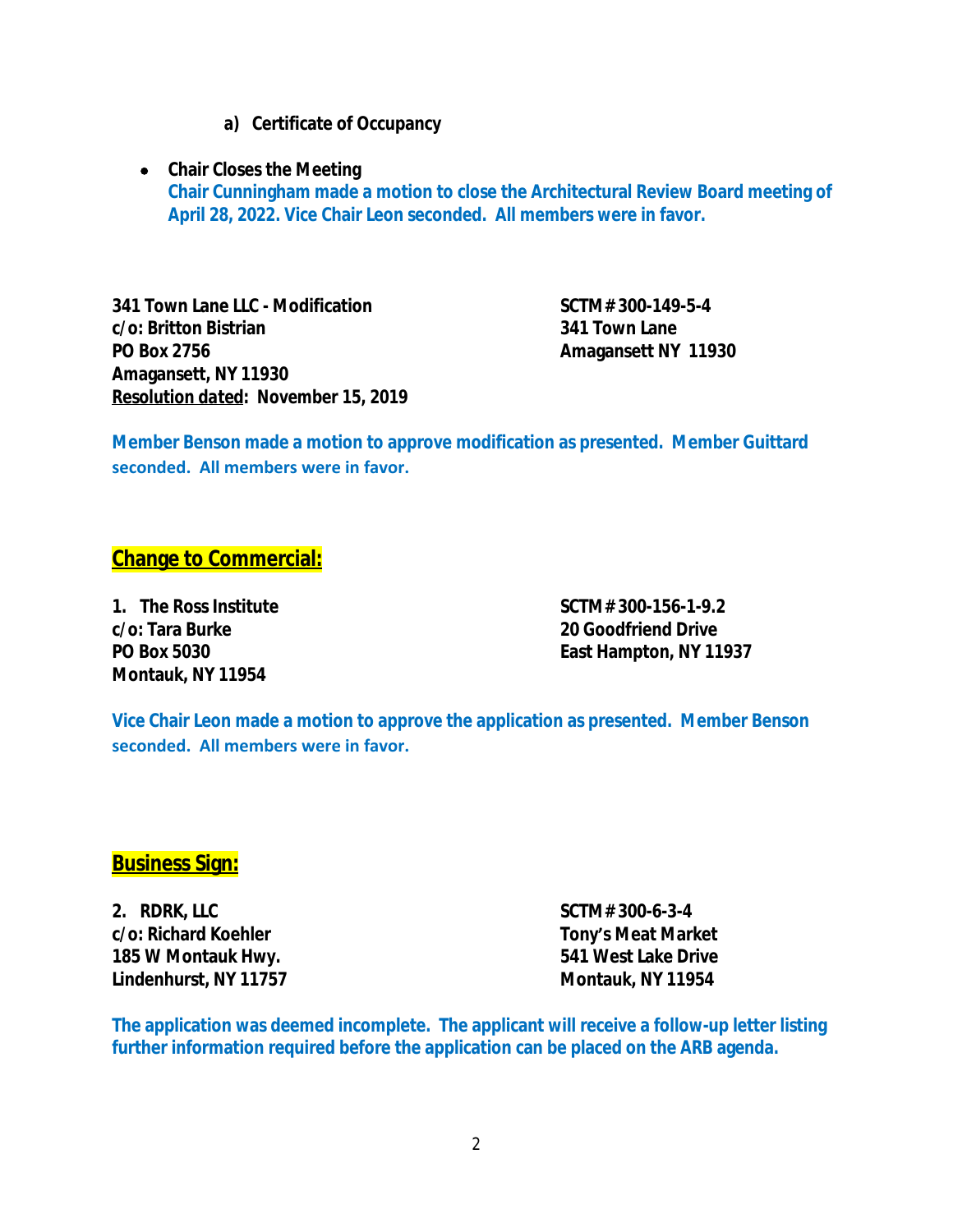**3. 219 Three Mile Harbor Road SCTM# 300-077-05-01.3 c/o: Michael Capoferri Shagwong Boat Club & Marina PO Box 847 219 Three Mile Harbor Rd East Hampton, NY 11937 East Hampton, NY 11937**

**The application was deemed incomplete. The applicant will receive a follow-up letter listing further information required before the application can be placed on the ARB agenda.**

**4. Align SCTM# 300-171-1-16 c/o: Alison Burke 199B Main Street Amagansett, NY 11930**

**199B Main Street Amagansett, NY 11930**

**Member Benson made a motion to approve the application as presented. Member Rae seconded. All members were in favor.**

#### **Fences, Walls, Gates & Berms:**

**5. Joseph Baratta SCTM# 300-56-6-18 5 Woodpink Drive 5 Woodpink Drive East Hampton, NY 11937 East Hampton, NY 11937**

**Application was postponed for a later date. No representation appeared on behalf of the application.**

**6. Valerie Mnuchin SCTM# 300-197-7-5 C/o: Ramon Chavez Martinez 30 Wainscott Stone Rd PO Box 426 Wainscott, NY 11975 East Hampton, NY 11937**

**Application was postponed for a later date. No representation appeared on behalf of the application.**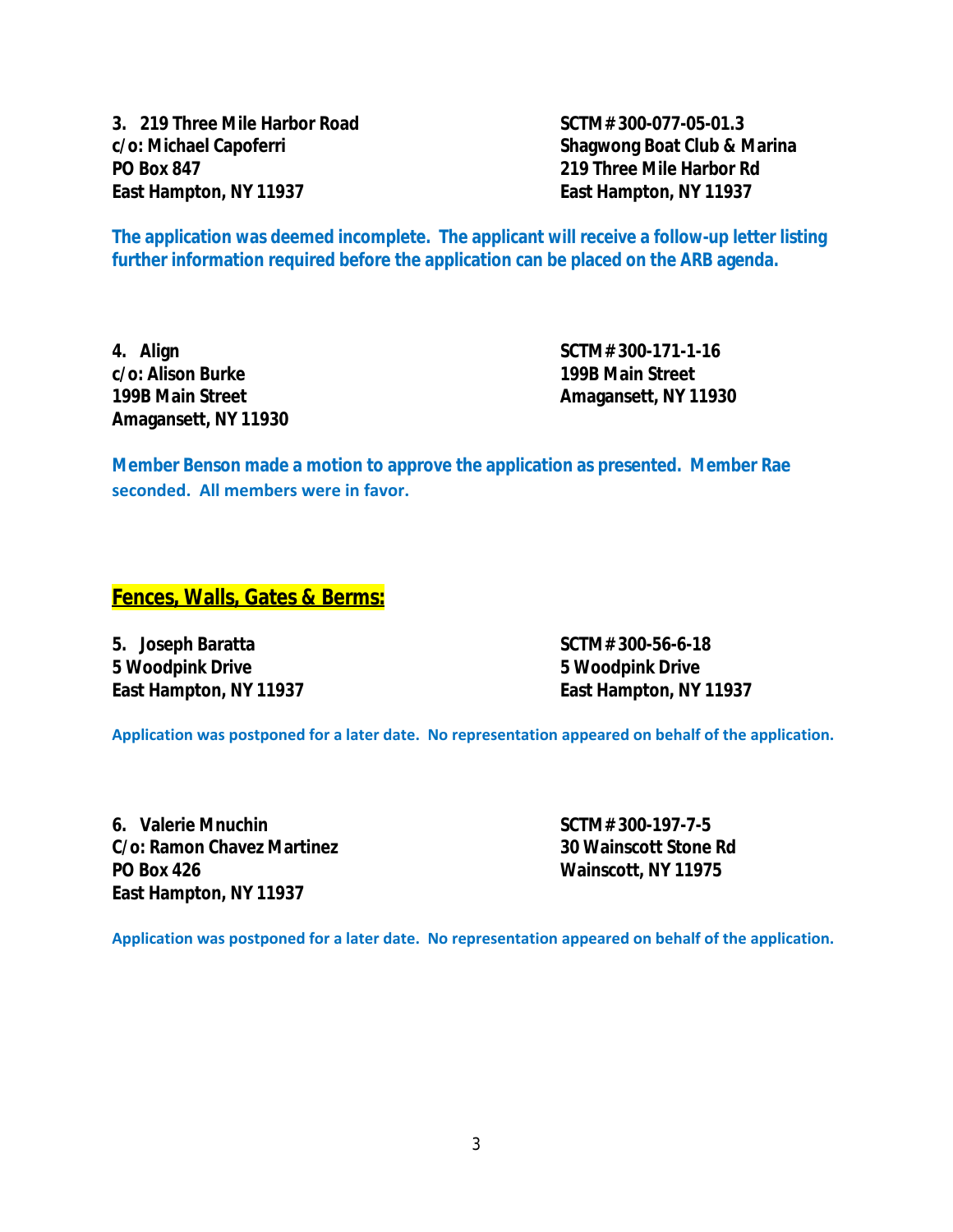**7. 411 Town Lane LLC SCTM# 300-150-1-9.3 c/o: LaGuardia Design Group 411 Town Lane 38 Scuttle Hole Road Amagansett**, NY **Watermill, NY 11976**

**The application was deemed incomplete. The applicant will receive a follow-up letter listing further information required before the application can be placed on the ARB agenda.**

## **Agricultural Overlay:**

8. Adam Aron & Alexandra Shapiro SCTM# 300-199-1-1.2 **c/o: Richard Whalen Esq. 47 Town Line Road 66 Main Street Wainscott, NY 11975 Sag Harbor, NY 11963**

**Member Rae made a motion to approve the application as presented. Member Guittard seconded. All members were in favor.**

**9. Anthony Providenti SCTM# 300-159-4-17.2 c/o: Oak Leaf Construction 2 Old Hedges Lane 26 Hill Street #313 East Hampton, NY 11937 Southampton, NY 11968**

**Application was postponed for a later date. No representation appeared on behalf of the application.**

## **Issuance of Certificate of Occupancy:**

**10. Alexander Wruck SCTM#: 300-49-3-10 c/o: Ken Horan 13 S. Euclid Rd 13 S. Euclid Rd. Montauk, NY 11954 Montauk, NY 11954** *Resolution Dated***: July 13, 2021**

**Chair Cunningham made a motion to approve the issuance of a Certificate of Occupancy. Vice Chair Leon seconded. All members were in favor.**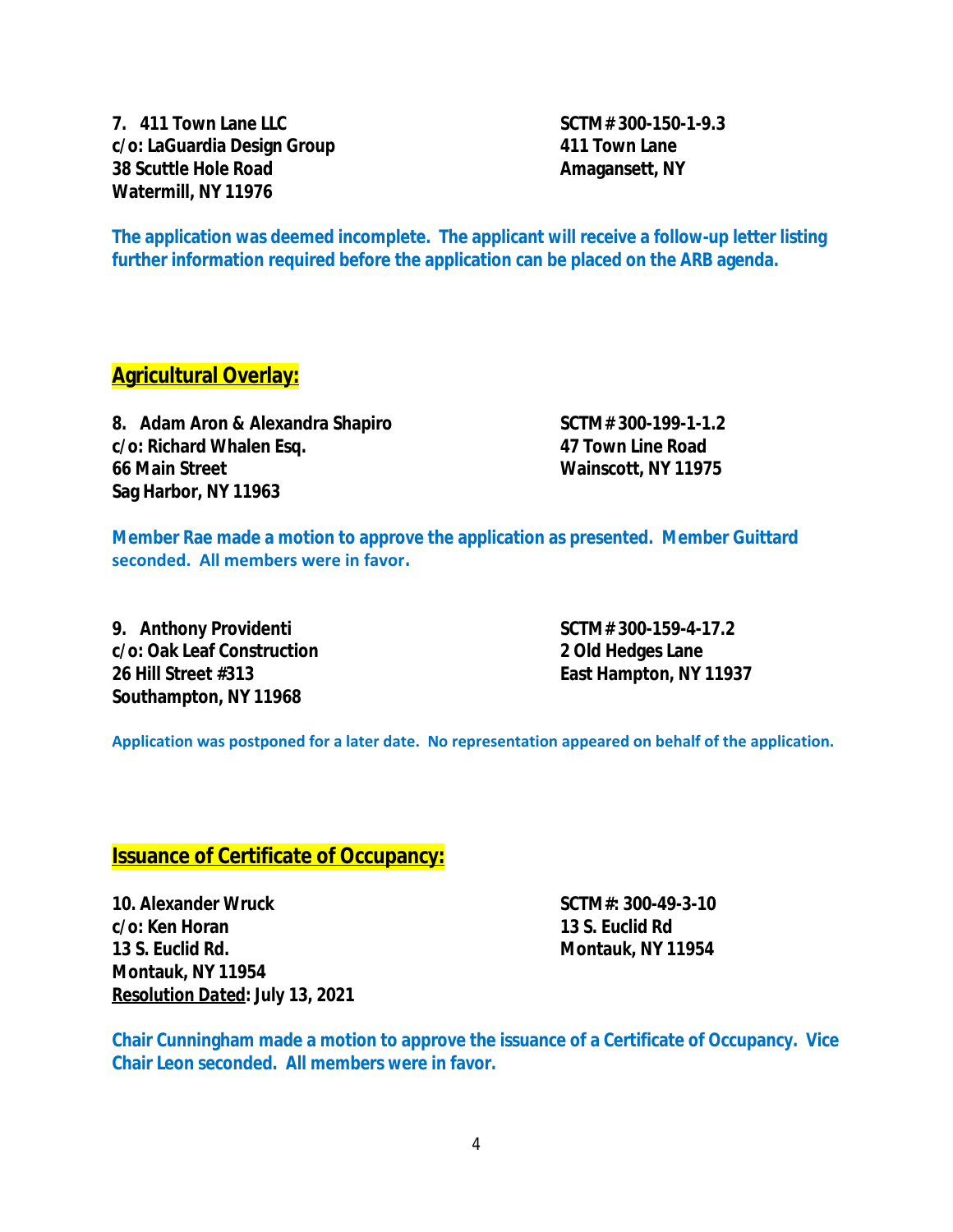**11. Christopher R. Miller SCTM#: 300-113-2-6.3 485 Hands Creek Road 485 Hands Creek Road East Hampton, NY East Hampton, NY** *Resolution Dated***: December 16, 2019**

**Vice Chair Leon made a motion to approve the issuance of a Certificate of Occupancy. Chair Cunningham seconded. All members were in favor.**

**12. Kathleen Morton & David Nadelman SCTM# 300-149-3-5.8 365 Abrahams Path 365 Abrahams Path Amagansett, NY 11930 Amagansett, NY 11930** *Resolution Dated***: June 29, 2021**

**Member Rae made a motion to approve the issuance of a Certificate of Occupancy. Member Benson seconded. All members were in favor.**

**13. Alan Cohen SCTM# 300-196-1-11.2 c/o: Katie Osiecki 31 Wainscott Hollow Rd PO Box 2302 Wainscott, NY 11975 Amagansett, NY 11930** *Resolution Dated***: December 31, 2020**

**Chair Cunningham made a motion to approve the issuance of a Certificate of Occupancy. Member Guittard seconded. All members were in favor.**

**14. Kathryn & Michael Mollica SCTM# 300-102-5-9 20 Wolf Way 20 Wolf Way East Hampton, NY 11937 East Hampton, NY 119374** *Resolution Dated***: January 7, 2021**

**Member Benson made a motion to approve the issuance of a Certificate of Occupancy. Member Guittard seconded. All members were in favor.**